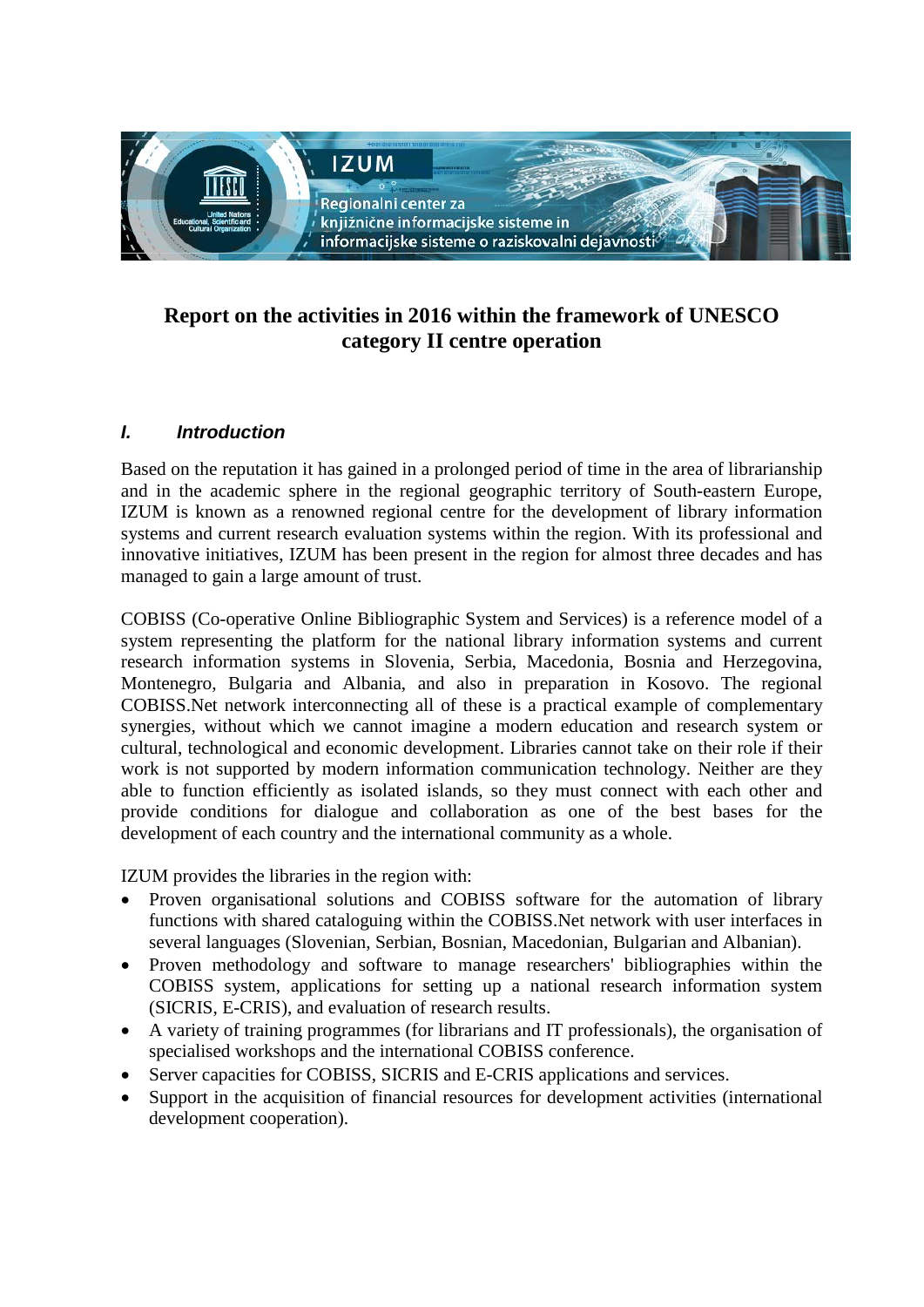The long-term objective is to link and connect all higher education and research organizations as well as academic, special and public libraries in target countries into the COBISS.Net network and establish compatible systems for the evaluation of research activity.

We recognise the following necessary steps:

- Motivate competent ministries and public authorities, research and educational organisations as well as libraries to recognise and accept the concept of national systems, linked into the COBISS.Net network.
- Qualify the national COBISS Centres and national E-CRIS Centres as well as libraries for the implementation of organisational solutions and the COBISS/E-CRIS software.
- Co-finance the development of the national COBISS and E-CRIS systems (library equipment, staff training, managing researchers' bibliographies) until the satisfactory establishment of the said systems in the target countries.

# *II. Activities and tasks within the COBISS.Net project*

### *II.1 Summary*

In 2016, 11 new libraries joined COBISS.Net in total, ten in Serbia and one in Bulgaria. Three libraries left (one each from Bulgaria, Serbia and Macedonia). The total number of libraries outside Slovenia included in the COBISS.Net network was 345 on the last day of the previous year.

|                        | Installation of the<br>COBISS3/Loan<br>software module | <b>Transition</b> from<br>COBISS2/Loan to<br>COBISS3/Loan | New libraries |
|------------------------|--------------------------------------------------------|-----------------------------------------------------------|---------------|
| COBISS.AL <sup>1</sup> |                                                        |                                                           |               |
| <b>COBISS.BG</b>       |                                                        |                                                           |               |
| <b>COBISS.BH</b>       |                                                        |                                                           |               |
| COBISS.CG              |                                                        |                                                           |               |
| <b>COBISS.MK</b>       |                                                        |                                                           |               |
| <b>COBISS.SR</b>       | 38                                                     | ∣າ                                                        |               |
| <b>COBISS.RS</b>       |                                                        |                                                           |               |
| TOTAL                  | 40                                                     |                                                           |               |

Summary of all three criteria by individual systems outside Slovenia

Some important milestones within the COBISS.Net network in 2016 were also:

- All libraries in Montenegro now work with the COBISS3/Loan software module.
- All countries except Macedonia use the COBISS3/Cataloguing software module.

<span id="page-1-0"></span> $<sup>1</sup>$  See explanation of acronyms in Appendix.</sup>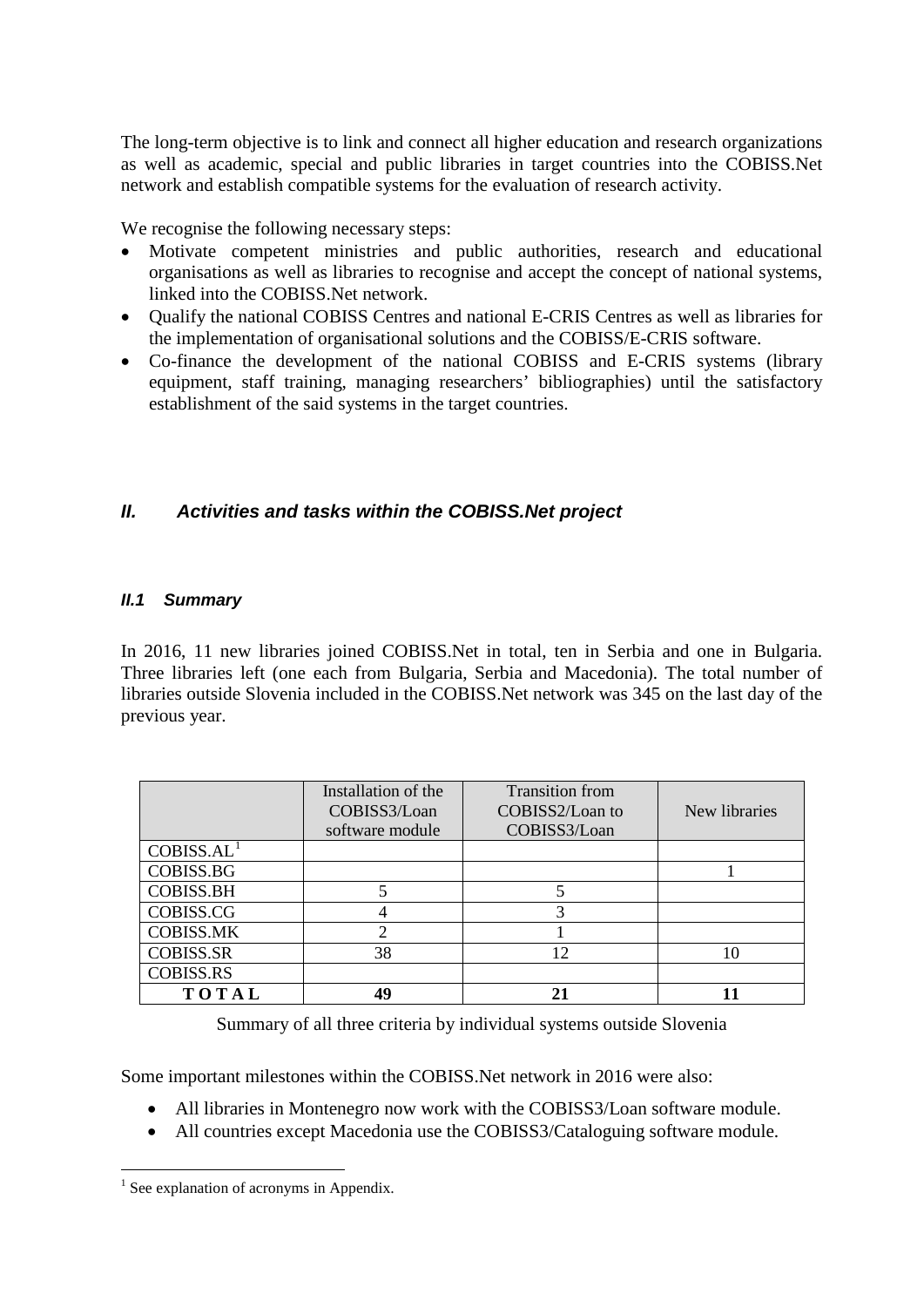- The mCOBISS application was implemented in Bosnia and Herzegovina and Serbia.
- The Training portal was established in Bosnia and Herzegovina and Bulgaria.

In 2016, the agreement on the implementation of the COBISS system in Serbia expired and the new agreement was signed (for the duration of one year).

The COBISS.AL, COBISS.BG, COBISS.RS and COBISS.CG systems do not have their own computer capacities to maintain their own national and local catalogues and databases, nor do they have the capacity to run the COBISS applications and services. For this purpose, they use the hosting system of IZUM's server infrastructure.

### *II.2 Development aid*

In 2016, with the expected financial aid of (mostly) the competent ministries, but also other subjects of the Republic of Slovenia and international organisations, all planned IZUM's activities in the role of UNESCO's regional centre can be listed in ten different topical areas:

- 1. Co-financing the creation of bibliographic records for the purposes of researchers' bibliographies
- 2. Harmonising national library catalogues with the WorldCat global catalogue
- 3. Organising new national COBISS centres (help with providing the technical conditions, equipment and infrastructure)
- 4. Translating COBISS user interfaces, user manuals and other documentation
- 5. Training COBISS application instructors
- 6. Co-financing the purchase of equipment and the installation arrangement in libraries
- 7. Training librarians for COBISS
- 8. Co-financing the purchase of equipment and the installation arrangement in the national COBISS centres
- 9. Co-financing the post-graduate librarianship study programme at the University of Shkoder
- 10. Organising specialised information centres
- 11. Co-financing the access to selected international information resources
- 12. Co-financing the conversion of local databases (catalogues) from other systems
- 13. Participation at the international COBISS conference covering travel expenses for selected participants
- 14. Planning, coordinating, advising and promotional activities

In line with the financial capacities and absorption abilities some of the topics were more prominent, some less, and some not at all. Because of the lack of expected financial resources the activity range has been much lower.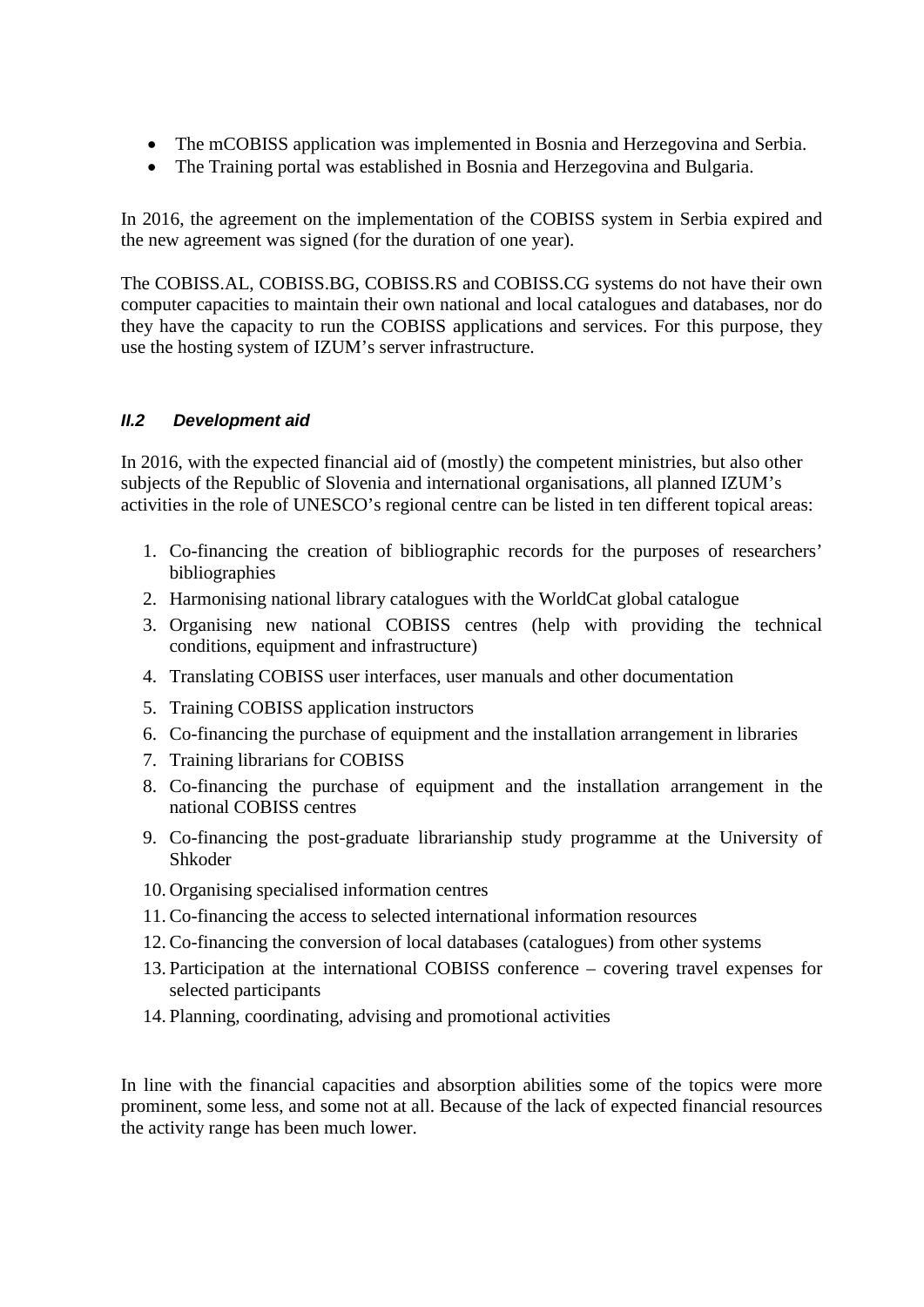Out of the activities listed above, only the following items were carried out to a satisfactory extent: 4 (translating), 5 (training instructors), 7 (training librarians for COBISS) and 13 (participation at the COBISS conference), partly also item 1 (for selected institutions in Albania) and 2 (analysis and preparation in Serbia and Montenegro). With regards to item 9, there has been a blockade since 2013 and despite our optimism and great deal of enthusiasm, nothing had improved in 2016.

Item 1 (co-financing the creation of bibliographic records) was only carried out in Albania. A special programme was prepared, intended for both libraries and individual cataloguers. Those libraries, whose cataloguers created at least 250 new bibliographic records per year in the last two years, received a financial incentive. 17 cataloguers from 14 libraries participated in the programme. Libraries spent one third of the received funds for their development, and directly rewarded the cataloguers with the remaining two thirds.

As part of item 4 (translating COBISS user interfaces and user manuals as well as other documentation), work was underway on translations of updates of all current user manuals into Albanian, Serbian and English and editing was carried out for all currently translated existing courses. Also in the process of translation were materials for new courses, which include the course transparencies and all other documentation, required for conducting a course (questionnaires, signatory lists, etc.). The entire text required for the mCOBISS application was translated into Serbian and Bosnian.

Training activities for librarians (item 7) were quite varied. Ten different courses were carried out: COBISS3/Cataloguing (Basic), COBISS3/Cataloguing (Advanced), COBISS3/Cataloguing (updating CONOR), Cataloguing e-resources and maintaining personal bibliographies, COBISS3/Downloading records and holdings, COBISS3/Acquisitions (monographs), Transition to COBISS3/Cataloguing with authority control, Transition to COBISS3/Cataloguing, COBISS3/Holdings (Serials), COBISS3/Loan. These are courses from the regular COBISS training programme that were attended by 680 librarians in 57 repetitions and in the total length of 173 days.

Albania: 4 courses, 12 days total, 40 participants

Bulgaria: 9 courses, 26 days total, 89 participants

Bosnia and Herzegovina: 9 courses, 21 days total, 85 participants

Montenegro: 3 courses, 13 days total, 37 participants

Macedonia: 7 courses, 14 days total, 72 participants

Republic of Srpska: 2 courses, 6 days total, 31 participants

Serbia: 23 courses, 81 days total, 326 participants

In four countries, the procedure for acquiring permits (*licences*) for conducting individual COBISS courses was successfully completed in 2016 (item 5):

Bulgaria: one candidate for the COBISS3/Loan course

Macedonia: one candidate for the courses Transition to COBISS3/Cataloguing and COBISS3/Cataloguing (Basic) as well as one candidate for COBISS3/Cataloguing (Advanced)

Montenegro: one candidate for the course COBISS3/Cataloguing (Basic)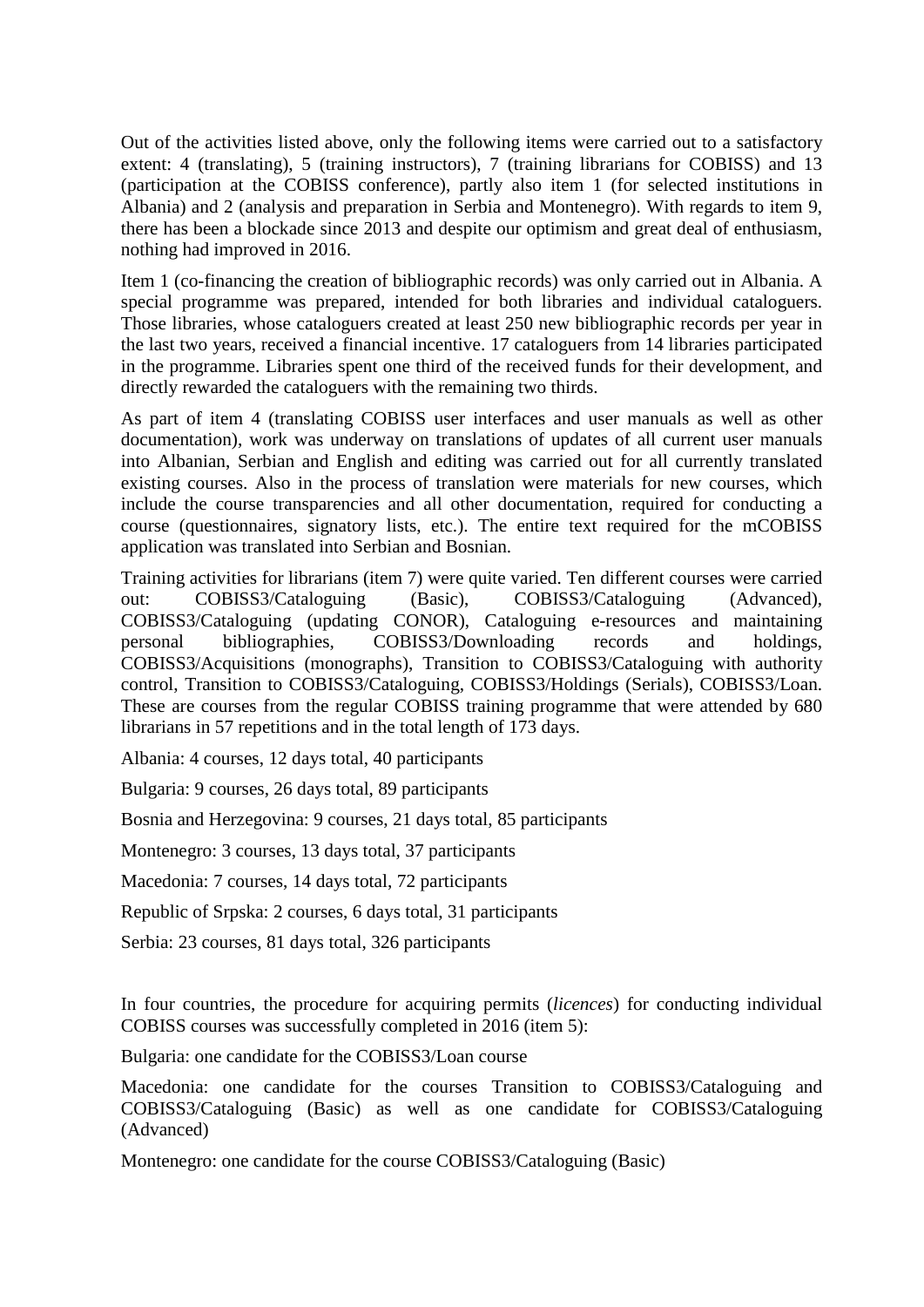Republic of Srpska: one candidate for the course COBISS3/Cataloguing (Basic).

In addition to conducting the courses from the regular programme, IZUM, as part of the training of future cataloguers in Albania, also very actively performed the training processes for acquiring the required permits (*licences*) for working within the COBISS system (creating and validating test records, exams, etc.). The participants of the courses, related to cataloguing, once they completed the courses, continued the training process by creating their own records in test environments, which were then checked and validated by the "examiners". Checking test records for monographs, continuing resources and component parts is very demanding and was very time consuming for IZUM's employees. In 2016, there were six exam dates (to acquire permits A, B1 and B2). 21 new permits were awarded, which means that there are 62 certified cataloguers with the required permits for creating new records in Albania. In other countries IZUM does not actively participate in the training processes and exams any more as this has been in the domain of the individual national COBISS centres; IZUM only participates in the process in a consulting role.

|             | $\mathbf{A}$   | B1           | B2 | <b>SER</b> | $\mathbf C$    | $\mathbf D$    |
|-------------|----------------|--------------|----|------------|----------------|----------------|
| Albania     | $\mathbf{1}$   | 11           | 9  |            |                |                |
| B & H       | 6              |              |    |            |                |                |
| Bulgaria    | $\overline{4}$ | 12           | 12 |            | 12             | 5              |
| Montenegro  | 18             | 3            | 3  | 3          | $\overline{2}$ |                |
| Macedonia   |                |              |    |            |                |                |
| Rep. Srpska | 29             | $\mathbf{1}$ |    |            | $\mathbf{1}$   |                |
| Serbia      | 65             | 32           | 41 | 41         | 20             | $\overline{2}$ |
| Total       | 123            | 59           | 65 | 44         | 35             | 7              |

Data on new awarded permits for creating new records (i.e. in [2](#page-4-0)016) per type<sup>2</sup> and country

At the traditional biannual international conference COBISS 2016 we co-financed the accommodation and travel expenses for 127 participants from the COBISS.Net countries. The conference had 310 participants from 12 countries. The invited foreign speakers included well-renowned experts from Switzerland, UK, Austria, Denmark and The Netherlands. The

<span id="page-4-0"></span> $2$  See explanation of permit types in Appendix.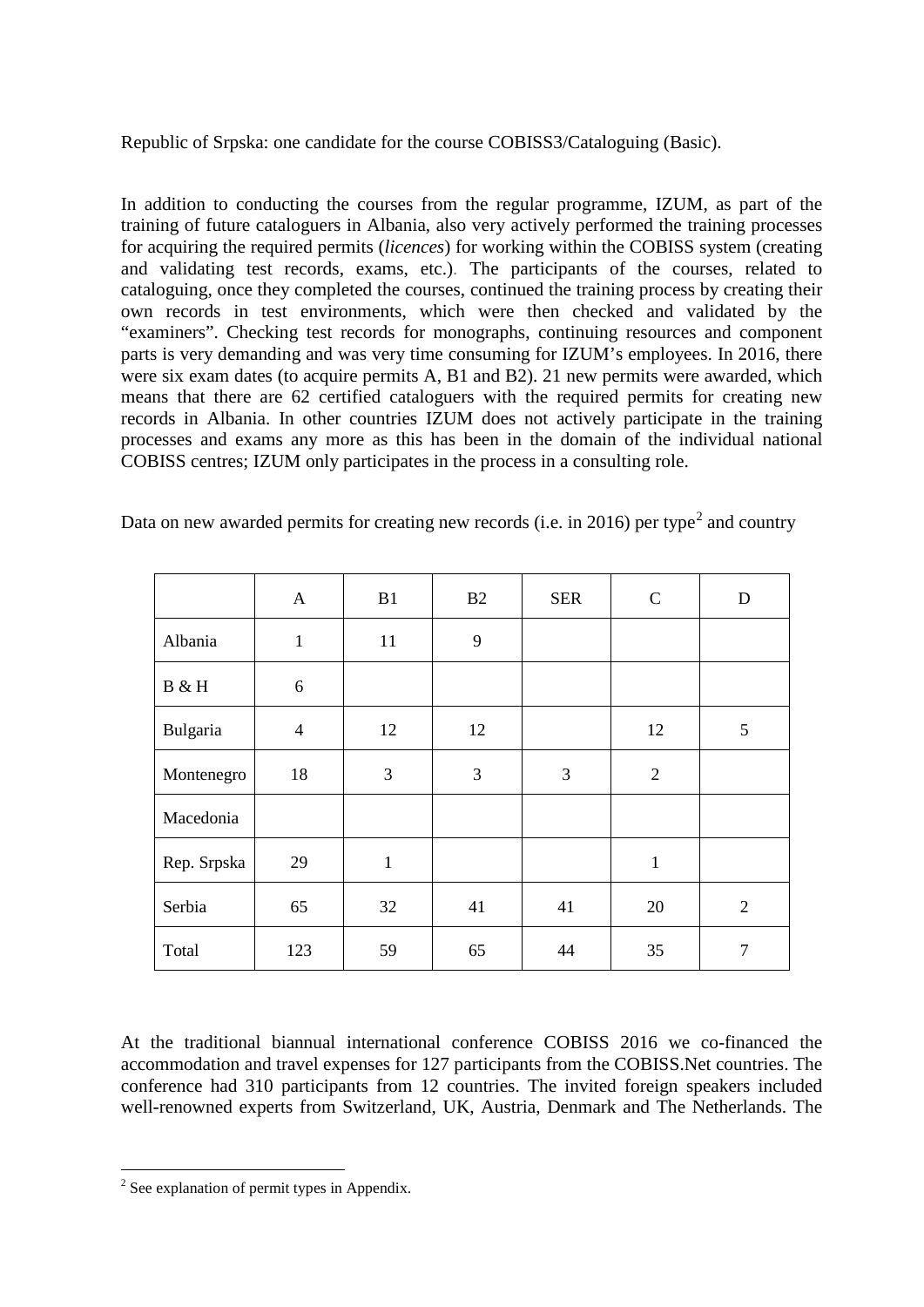night before the conference we organised a dinner for the directors of the national libraries, during which we touched upon several topics related to our mutual cooperation.

### *II.3 Additional (regular) activities*

In addition to the abovementioned tasks that are part of the international development aid programme, the following activities were carried out as part of the regular, horizontal, maintenance, infrastructure and additional tasks:

- Albania: In 2016, the last of the currently 29 included libraries acquired the cataloguing permit and started working in the *COBISS3/Cataloguing* software module. This software module is now used in all included libraries in Albania. We went on 11 visits to the libraries with the purpose of helping with their work or the aim of promoting the inclusion of new libraries (particularly the national library in Tirana).
- Bulgaria: The project of establishing authority control of personal names in COBISS.BG was completed. The library »*Nacionalen centr za informacija i dokumentacija / Centralna naučno-tehničeska biblioteka*« in Sofia started working actively in the COBISS.BG system. Prior to that, the NCC carried out all the mandatory training for this library. Talks have begun about the inclusion of the COBISS3/Loan software module in the National library "*Sv. sv. Kiril i Metodiî*". A new instructor was trained for this purpose. Work on the bibliography project continued. The Training portal was established.
- Bosnia and Herzegovina: In 2016 all libraries within the COBISS.BH system started using the COBISS3/Cataloguing software module, which means that this project is now completed. The transition from the COBISS2/Loan software module to the COBISS3/Loan software module also continued. The mCOBISS application was implemented – this was the first implementation of the application outside Slovenia. On this occasion, a promotional presentation was organised in Sarajevo. The Training portal was established. Preparations and instructor training were underway to hand over the courses *COBISS3/Cataloguing (Advanced)* and *Use of COBISS3/Loan*. Upon the organiser's invitation, we actively participated at two professional conferences: *Western Balkan Information Literacy Conference* and *Juni na Uni* (*June upon Una)*.
- Montenegro: In 2016 the project of migrating to COBISS3 was fully completed. At the same time, we performed all the necessary activities at the national library and one of the university libraries to start working with the *COBISS3/Acquisitions* software module that had not previously been used in any of the libraries in Montenegro.
- Macedonia: The course *Transition to COBISS3/Cataloguing* was handed over and was then carried out regularly so that all cataloguers were trained accordingly by the end of 2016. The migration to the COBISS3 platform was performed for two libraries.
- Republic of Srpska: At the end of 2016, the COBISS.RS system had 15 full members; all of their libraries use the *COBISS3/Cataloguing* and the *COBISS3/Holdings* software module, and one of them also the *COBISS3/Loan* software module.
- Serbia: After the successful completion of the project of transitioning to *COBISS3/Cataloguing* in 2015, work was underway in 2016 within the COBISS.SR system to actively start the migration of loan to the COBISS3 platform. The mCOBISS.SR application was installed (the second installation outside Slovenia),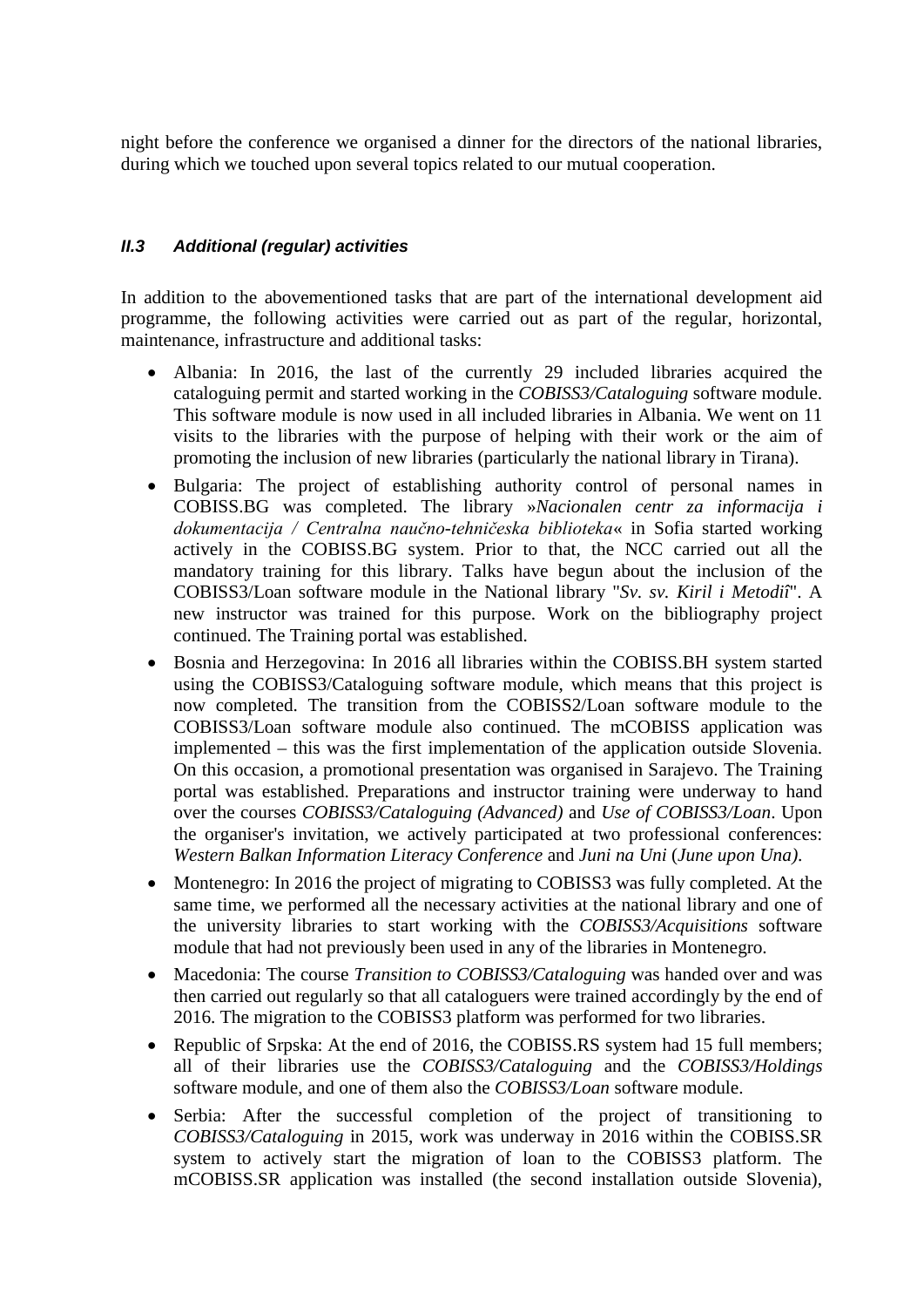which was also successfully promoted at four locations in October 2016. The database of e-publications (ELINKS) was implemented in Serbia, which was the first implementation of this database outside Slovenia. At the end of 2016, 20,333 records with links to three collections of e-documents of the National library of Serbia were entered into this database.

Albania is the only country within the COBISS.Net family where, despite almost 30 libraries being included in the system, the national library still refuses all cooperation. Despite our many visits and intense correspondence there is no progress in sight. The issue is quite concerning as the national library is unwilling to cooperate due to emotional and unrealistic reasons. IZUM is still willing to actively help but it is obvious that more convincing and diplomatic efforts will be required.

Kosovo is also one of our desired target countries. Five visits to various libraries, the university and the ministry were carried out. We have been hosting a librarian from Kosovo for three years now. She was employed with the intention to acquire the required education in Slovenia (second cycle Bologna Master's degree in librarianship), take all the courses from the COBISS training programme and pass the national professional librarianship exam.

The *COBISS.Net Council* was founded. It is composed of the directors of national libraries, heads of the National COBISS Centres and representatives of institutions performing E-CRIS activities. The COBISS.Net Council formally met for the first time at the founding session at the beginning of July 2016. The session was attended by 15 appointed members (or their authorised representatives) and five guests from Slovenia, Albania and Croatia. The second meeting was intended for November 2016 during the COBISS 2016 Conference; however, the meeting was postponed due to the absence of a larger number of members. An informal session was organised during the conference for those present.

## *II.4 Active event participation*

We were invited by OCLC/EMEA to their regular annual European conference in Madrid (Spain) as they consider us an important factor in the geographic area of South-Eastern Europe and would like to intensify our cooperation. We had the opportunity of direct discussions with the individual performers of technical and developmental operations, in which we could explain to them our dilemmas, present our proposals and demonstrate our actual work.

The organisers of the WESTERN BALKAN INFORMATION LITERACY CONFERENCE in Bosnia and Herzegovina invited us to actively participate at their conference as a part of the session entitled *Librarians as support to the lifelong learning process*. IZUM's contribution with the title *Online Learning in the COBISS.SI Community* was very well received*.* 

In Bosnia and Herzegovina, we participated at the conference Juni na Uni (June upon Una). The contribution entitled »COBISS.BH – a best practice example« was very well received. In addition to IZUM's contribution, COBISS was also mentioned favourably in six other contributions by other speakers.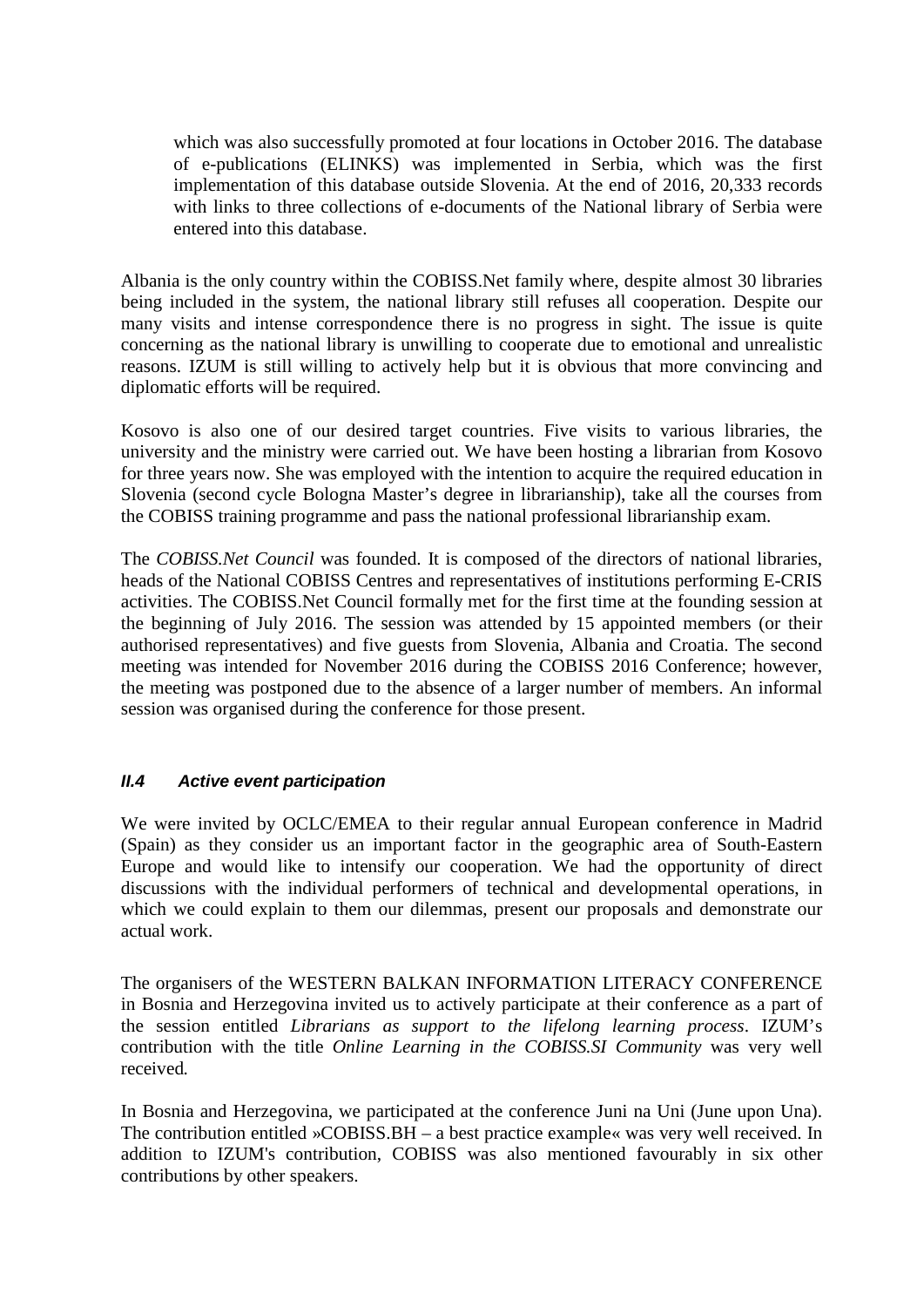Unfortunately, we were not invited to any UNESCO events related to the region of Southeastern Europe.

# *III. Development (sub)projects*

#### **R27 – Implementing the COBISS3/Loan software module in COBISS.Net**

In 2016, we continued to implement the module and organise the migration to the *COBISS3/Loan* software module within COBISS.Net. 21 migrations from the *COBISS2/Loan* software module to the *COBISS3/Loan* software module were performed (five in COBISS.BH, two in COBISS.CG, one in COBISS.MK and 13 in COBISS.SR) as well as 28 direct installations of the *COBISS3/Loan* software module.

The implementation of this software module did not finish in December 2016 as initially planned. The development task will continue in 2017, when the following necessary activities will begin:

- training instructors for conducting courses in COBISS.BG, COBISS.RS, COBISS.BH and COBISS.SR,
- defining the procedures for migrating to *COBISS3/Loan* (where this has not been defined already) in cooperation with the NCCs,
- handing over all the accompanying documents and other material, and
- cooperating and helping with the migration.

## *IV. Activities for the acquisition of European funds*

We hosted a senior officer from UNESCO's Communication and Information Sector (CI) and together we outlined a strategy for searching for suitable instruments to help the member countries within COOBISS.Net. The visit was followed by intense correspondence and work on preparing special action documents.

Great efforts were made to place the COBISS.Net project on the agenda and the minutes of some international conferences and to prepare the environment for new or existing European programmes. Cooperation with UNESCO was strengthened and UNESCO continues to support us. Together with IZUM, UNESCO prepared the initial development project document entitled »*Fostering Knowledge Societies in the Western Balkan through Knowledge Integration: Development of national library information systems and their integration into a common educational, research and cultural area of the EU*« and is willing to hand it to the administrators of EU development instruments. The newly founded COBISS.Net Council confirmed the document. UNESCO made an effort to organize a formal joint meeting with the target country ambassadors on  $13<sup>th</sup>$  July 2016. This meeting was participated by only two countries and failed to generate much required joint ownership of the beneficiary countries.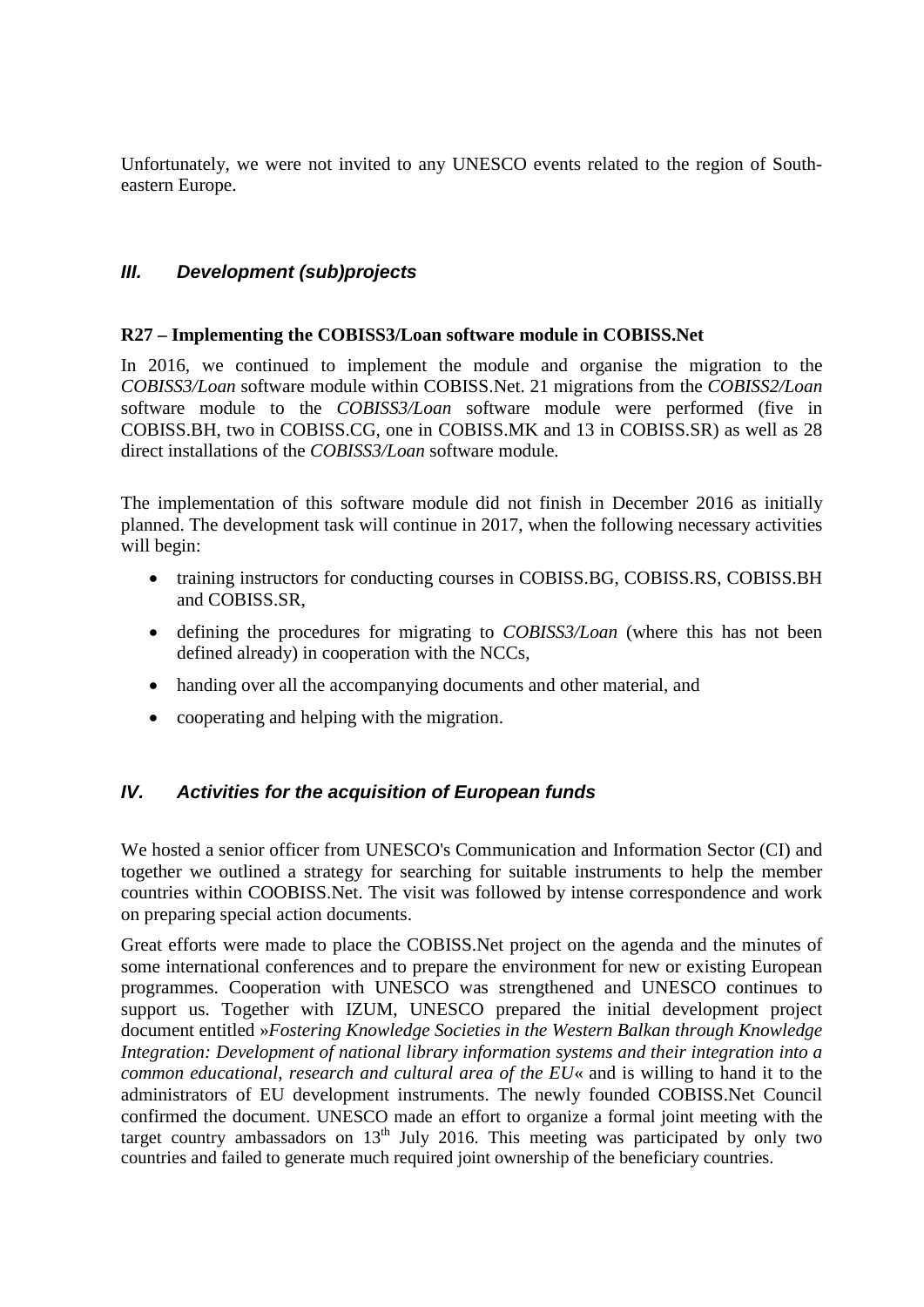## *V. Statistics*

The following section contains some statistics and graphs representing results and achievements of IZUM's work in the region in 2016. Slovenian libraries and their data are excluded (except in the bibliographic records cross-reference tables).



Fig. 1: COBISS.Net Libraries Growth (total)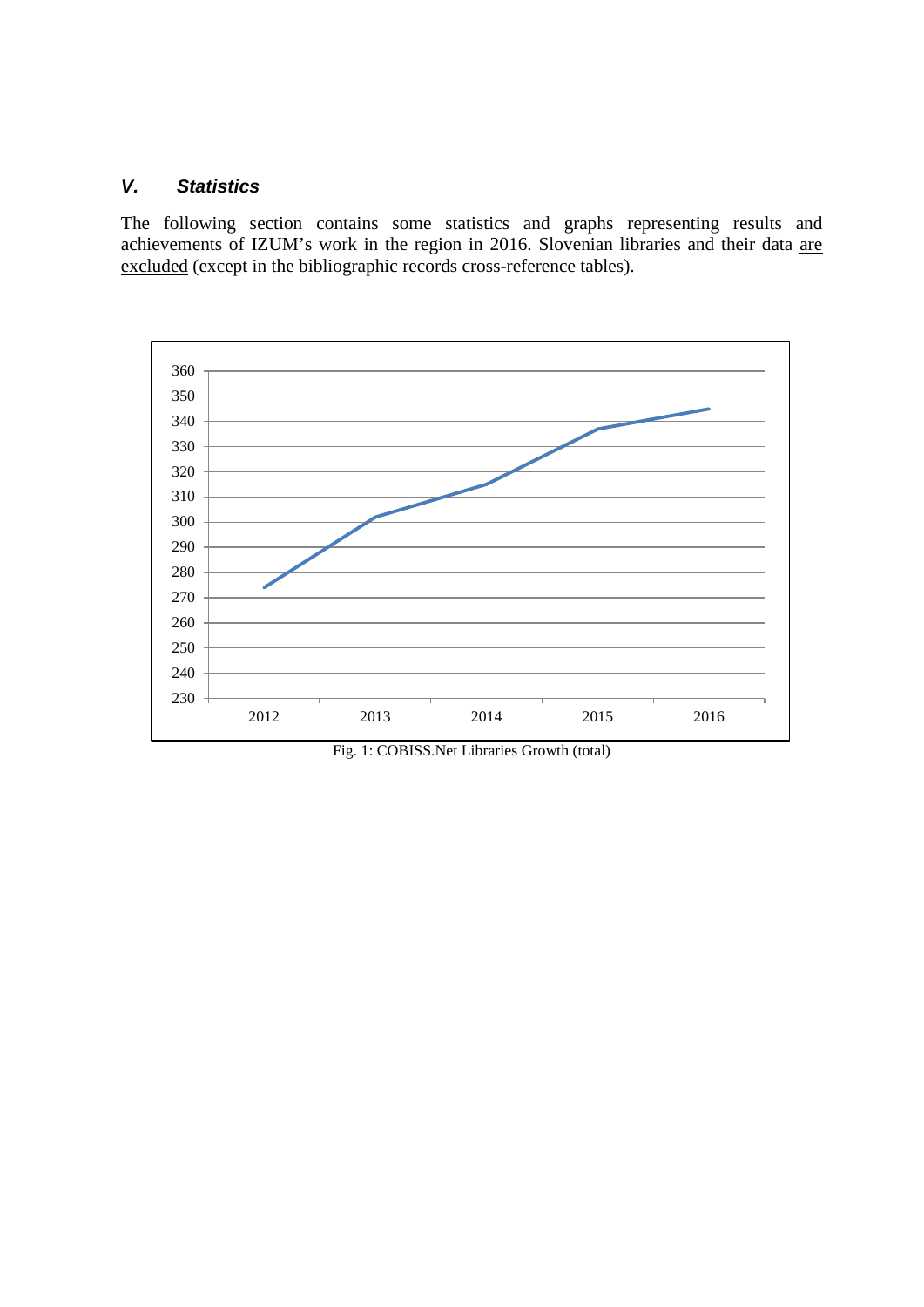

Fig. 2: COBISS.Net Libraries (per library type)

| Union catalogues COBIB bibliographic records $-31$ December 2016 |                 |                 |                 |          |                 |                  |                 |                 |              |  |
|------------------------------------------------------------------|-----------------|-----------------|-----------------|----------|-----------------|------------------|-----------------|-----------------|--------------|--|
|                                                                  | <b>COBIB.SI</b> | <b>COBIB.SR</b> | <b>COBIB.MK</b> | COBIB.CG | <b>COBIB.BH</b> | COBIB.BG         | <b>COBIB.AL</b> | <b>COBIB.RS</b> | <b>Total</b> |  |
| Monographs                                                       | 2,851,957       | 2,007,878       | 422,699         | 321,057  | 411,291         | 510,613          | 86,738          | 120,419         | 6,732,652    |  |
| Comp. parts                                                      | 449,493         | 146,157         | 28,272          | 11,054   | 1,347           | 1,187            | 408             | 334             | 638,252      |  |
| Serials                                                          | 135,138         | 73,458          | 11,762          | 4,367    | 8,297           | 40,367           | 2,488           | 328             | 276,205      |  |
| Articles                                                         | 1,327,639       | 805,916         | 121,740         | 91,198   | 16,845          | 435,041          | 8,386           | 7,911           | 2,814,676    |  |
| Perf. works                                                      | 136,961         | 2,569           | 459             | 246      | 322             |                  | 55              | $\theta$        | 140,613      |  |
| Other                                                            | 8,261           | 4,213           | 217             | 2        | 489             | $\overline{c}$   | 35              | 4               | 13,223       |  |
| <b>Total</b>                                                     | 4,909,449       | 3.040.191       | 585,149         | 427,924  | 438,591         | 987,211          | 98,110          | 128,996         | 10,615,621   |  |
| $w/$ RSR<br>code                                                 | 1,614,958       | 198,614         | 4,620           | 22,571   | 15,181          | $\boldsymbol{0}$ | 1,043           | 825             | 1,857,812    |  |

Fig. 3: Union catalogues COBIB bibliographic records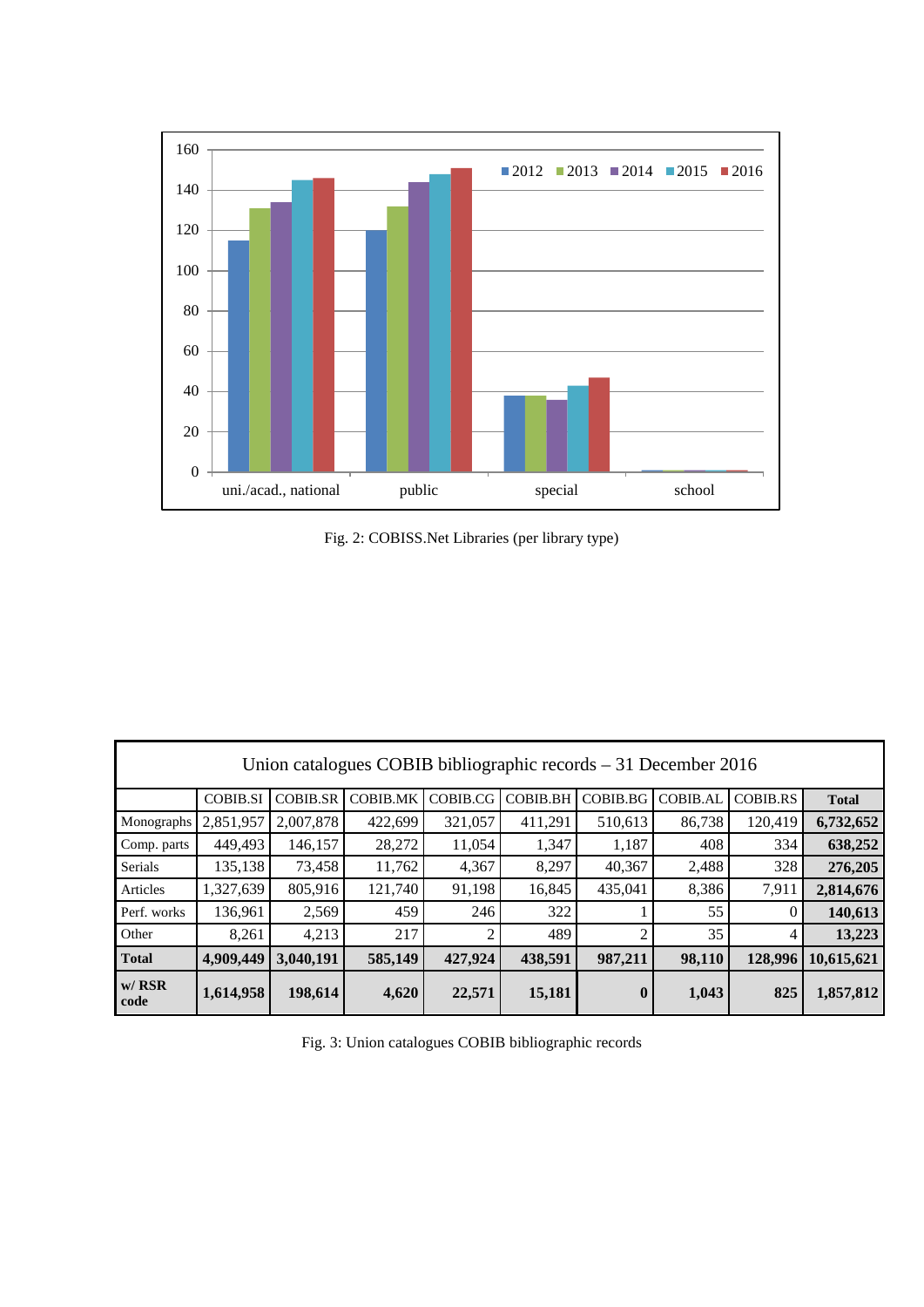| Bibliographic records exchange from 1 January 2016 until 31 December 2016 |                 |                 |                 |          |                 |          |                 |                 |              |
|---------------------------------------------------------------------------|-----------------|-----------------|-----------------|----------|-----------------|----------|-----------------|-----------------|--------------|
| <b>COBISS.Net</b>                                                         | From            | From            | From            | From     | From            | From     | From            | From            | <b>Total</b> |
|                                                                           | <b>COBIB.SI</b> | <b>COBIB.SR</b> | <b>COBIB.MK</b> | COBIB.CG | <b>COBIB.BH</b> | COBIB.BG | <b>COBIB.AL</b> | <b>COBIB.RS</b> |              |
| <b>COBISS.SI</b>                                                          | 0               | 1,193           | 246             | 375      | 323             | 23       |                 | 93              | 2,260        |
| <b>COBISS.SR</b>                                                          | 4,126           | $\Omega$        | 799             | 861      | 957             | 254      | 44              | 957             | 7,998        |
| <b>COBISS.MK</b>                                                          | 593             | 1,962           | $\theta$        | 80       | 63              | 209      |                 | $\Omega$        | 2,907        |
| COBISS.CG                                                                 | 1,482           | 9,223           | 559             | $\Omega$ | 1,409           | 49       | 10              | 622             | 13,354       |
| <b>COBISS.BH</b>                                                          | 900             | 1,531           | 78              | 364      | $\Omega$        | 6        |                 | 149             | 3,028        |
| COBISS.BG                                                                 | 20              | 38              | 120             | 6        |                 | $\theta$ |                 | 14              | 199          |
| <b>COBISS.AL</b>                                                          | 109             | 71              | 42              | 19       | 12              | 4        | 0               | 14              | 271          |
| <b>COBISS.RS</b>                                                          | 448             | 19,220          | 446             | 3,036    | 1,583           | 10       | 3               | $\overline{0}$  | 24,746       |
| <b>Total</b>                                                              | 7,678           | 33,238          | 2,290           | 4,741    | 4,348           | 555      | 64              | 1.849           | 54,763       |

Fig. 4: Bibliographic records exchange



Fig. 5: Searching in union and local catalogues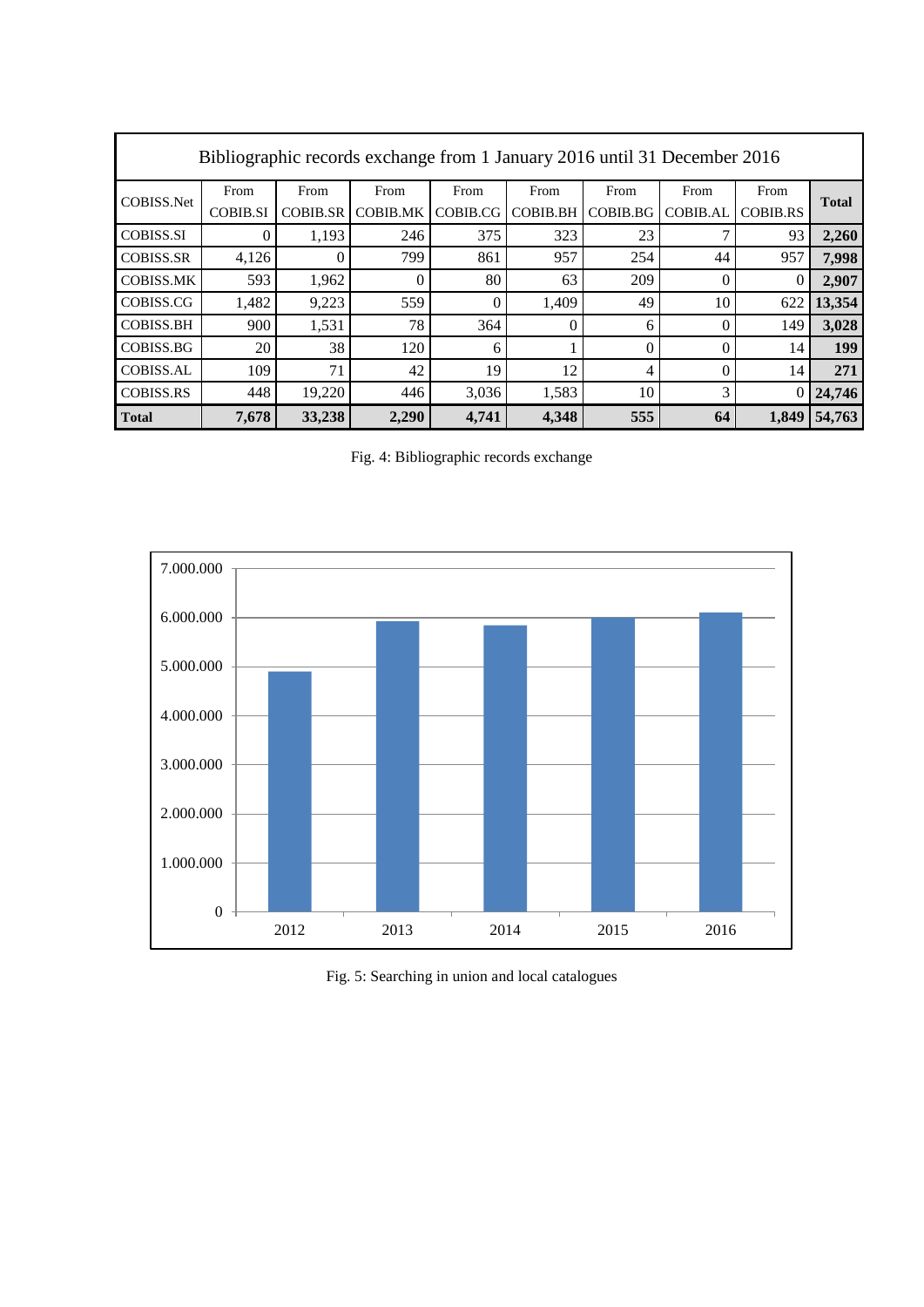

Fig. 6: Training and seminars



Fig. 7: Web bibliographies' printing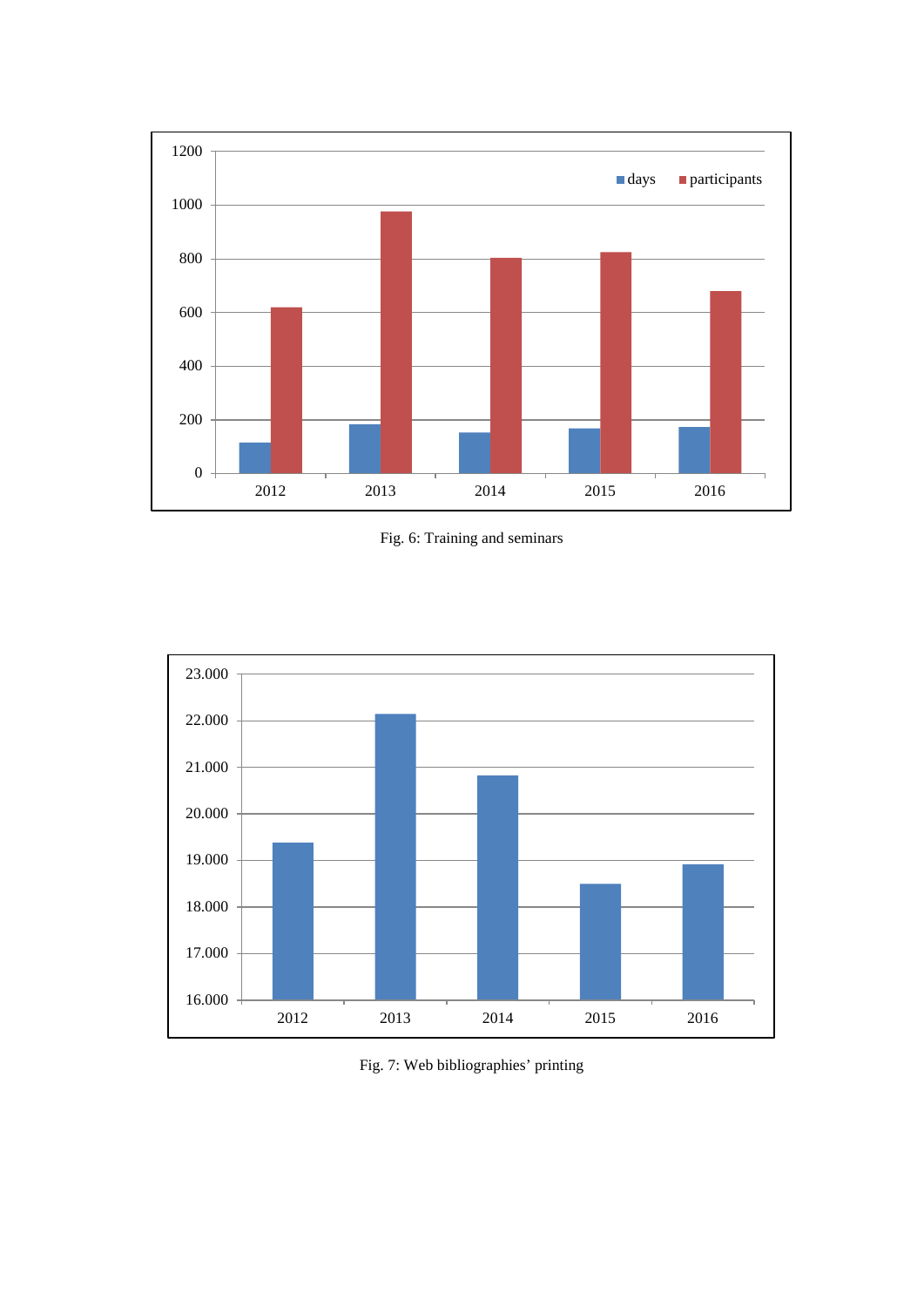

Fig. 8: Loan/Circulation (total)



Fig. 9: Loan/Circulation (per country)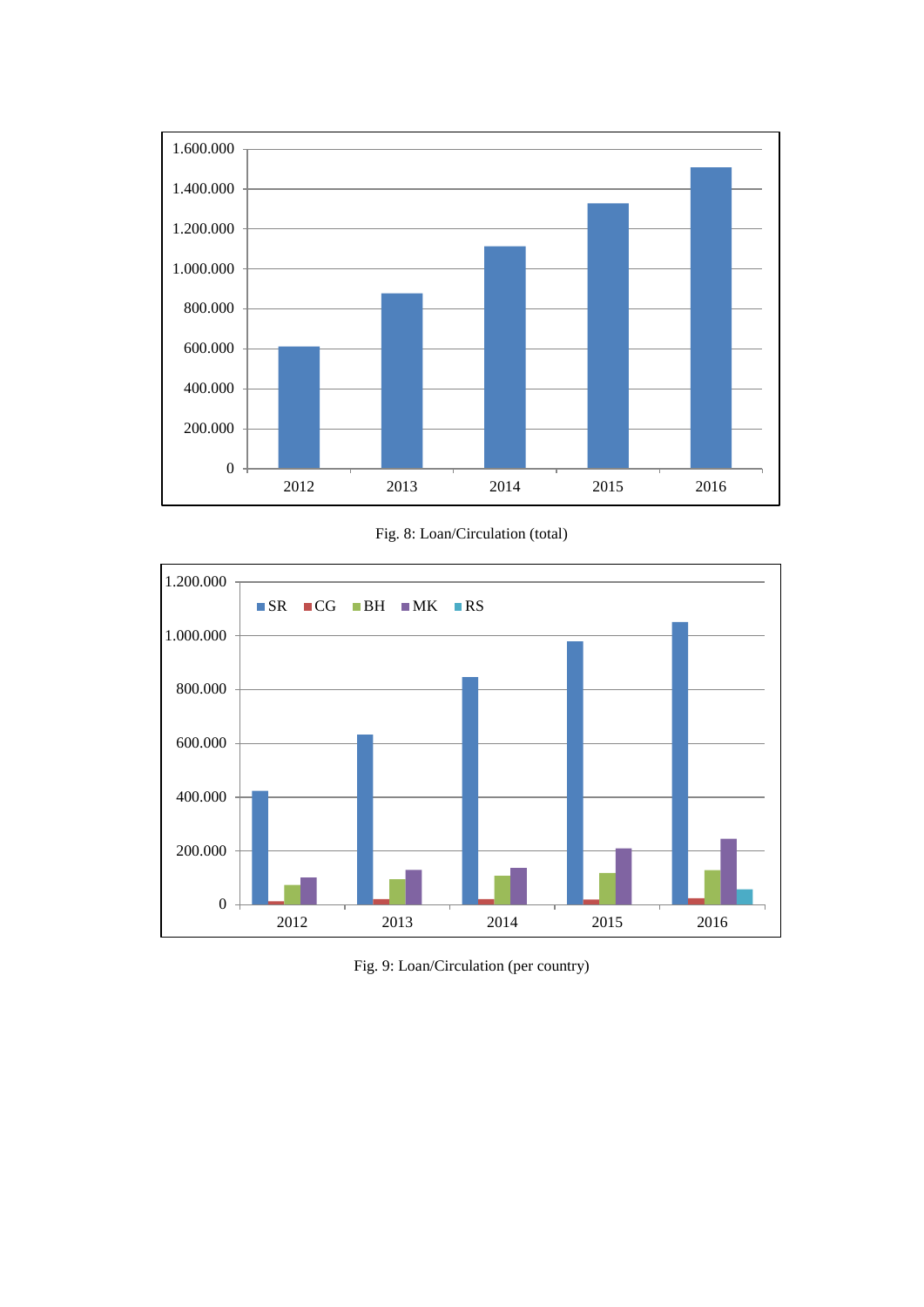

Fig. 10: Loan renewals and reservation – via COBISS/OPAC

#### *VI. Conclusion*

With relatively humble means we successfully strengthened the trust in Slovenian information technologies throughout the South-eastern European region. To this day, there was no additional financial support for this purpose and under such conditions it is difficult to compete on par with the efforts of the governments of other European countries, who, systematically via intergovernmental diplomacy and international agreements and various developmental aid programmes, strive to gain the trust and affection of the Western Balkan countries to use the technology they have to offer. Thus, we were forced to slow down several planned activities.

Maribor, 31 March 2017 Davor Šoštarič

DAVOR

**SOSTARI** 

Digitally signed by DAVOR **SOSTARIC** DN: c=si, o=state-institutions, ou=sigen-ca, ou=org-web, ou=IZUM - 98148486, serialNumber=2471024816018, cn=DAVOR SOSTARIC Date: 2017.04.04 11:44:19 +02'00'